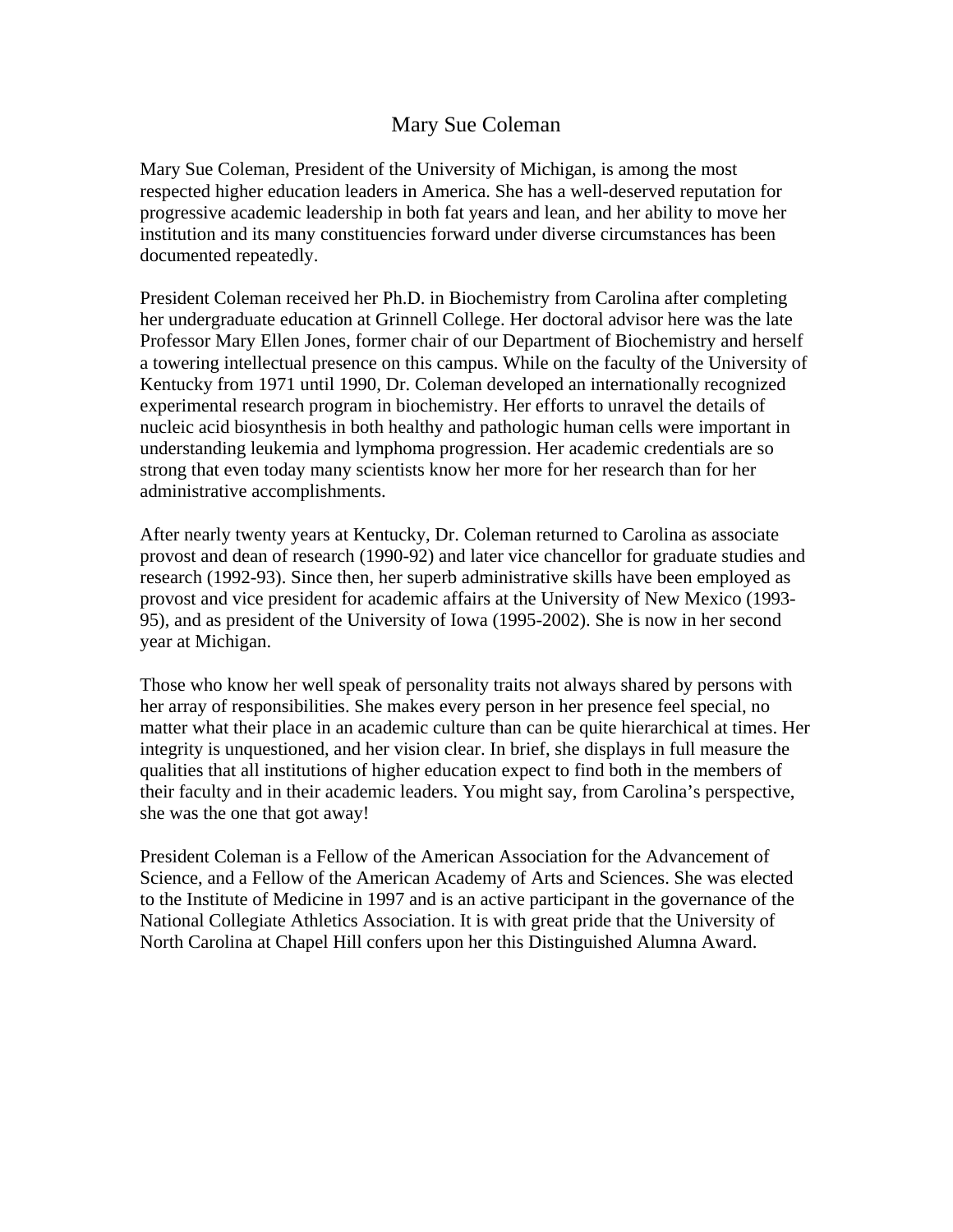## **Katherine Ann High**

Katherine Ann High is a remarkable clinician and scientist whose research has made truly outstanding contributions both to biomedical research and to humanity. Following her undergraduate work at Harvard, Dr. High received her M.D. from Carolina in 1978. She completed her training in internal medicine here and then accepted a Fellowship in Hematology at Yale in the laboratory of Dr. Ed Benz. In 1985 she returned to Carolina as an assistant professor with appointments in Internal Medicine, Pathology, and Genetics. In 1992 Dr. High joined the faculty of the University of Pennsylvania, accepting a position at the Children's Hospital of Philadelphia where that institution's hemophiliarelated activities are located. Her laboratory is based in the Division of Hematology within the Department of Pediatrics where her research group has flourished.

Dr. High has devoted her entire career to the study of the molecular basis of blood coagulation. She has emerged as a world leader in the molecular science of clotting factor gene regulation and protein expression. She is also at the forefront of those who are seeking to develop a treatment approach for hemophilia B using the strategy of human gene transfer. Dr. High's stature in the field is attested to by a wide variety of honors and appointments. She is the scientific co-chair of this year's meeting of the American Society of Hematology; she is an officer of the American Society of Gene Therapy; she is program director of a recently funded NIH program project grant on Gene Therapy for Hemophilia; she was selected Researcher of the Year by the National Hemophilia Foundation; and she was recently named as an investigator by the Howard Hughes Medical Institute.

Dr. High insisted on developing her own paradigm for translational research in gene therapy at a time when most other investigators followed a very different model. In a remarkably prescient move, she chose to collaborate with industry for the production of clinical grade vector and to engage the services of an independent contract research organization to monitor the administrative and regulatory aspects of her clinical trial. Thus, despite great pressure that is the way of life in the field of human gene therapy, Dr. High's work is above reproach and she has remained steadfastly focused on her longterm goals.

Dr. Katherine Ann High is hailed as a person with the highest scientific and clinical skills, one whose career accomplishments represent a model for the conduct of basic, translational, and clinical research. It is therefore with great pride and pleasure that the University of North Carolina at Chapel Hill confers upon her this Distinguished Alumna Award.